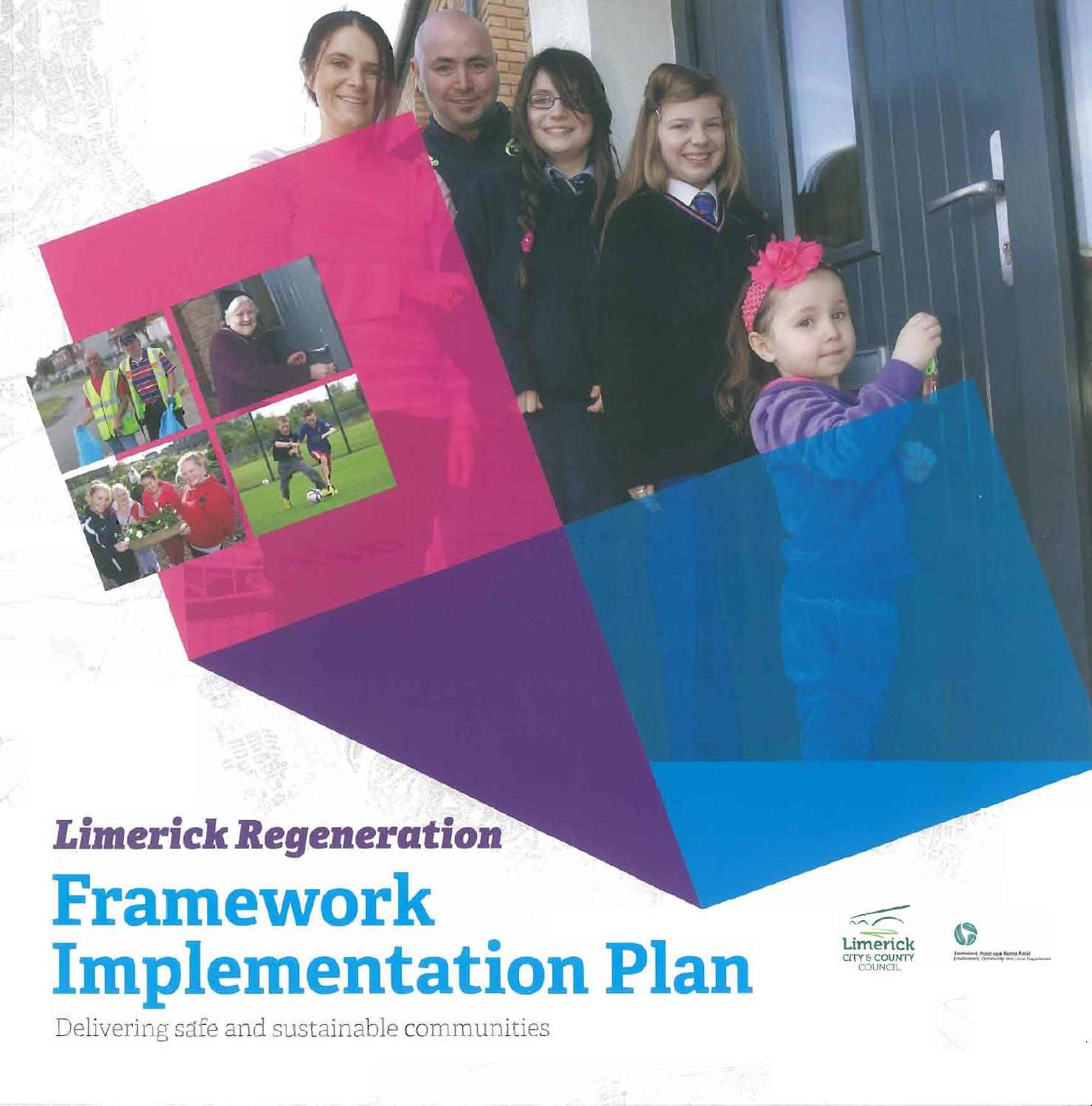**Main Photography by:**<br>Sean Curtin & Alan Place<br>*fusionshooters.com* 

**COLLEGE** 

 $\mathcal{L}_{\text{eff}}$ 

**Additional Photography by:**<br>Press 22

 $\mathcal{L}^{\prime}$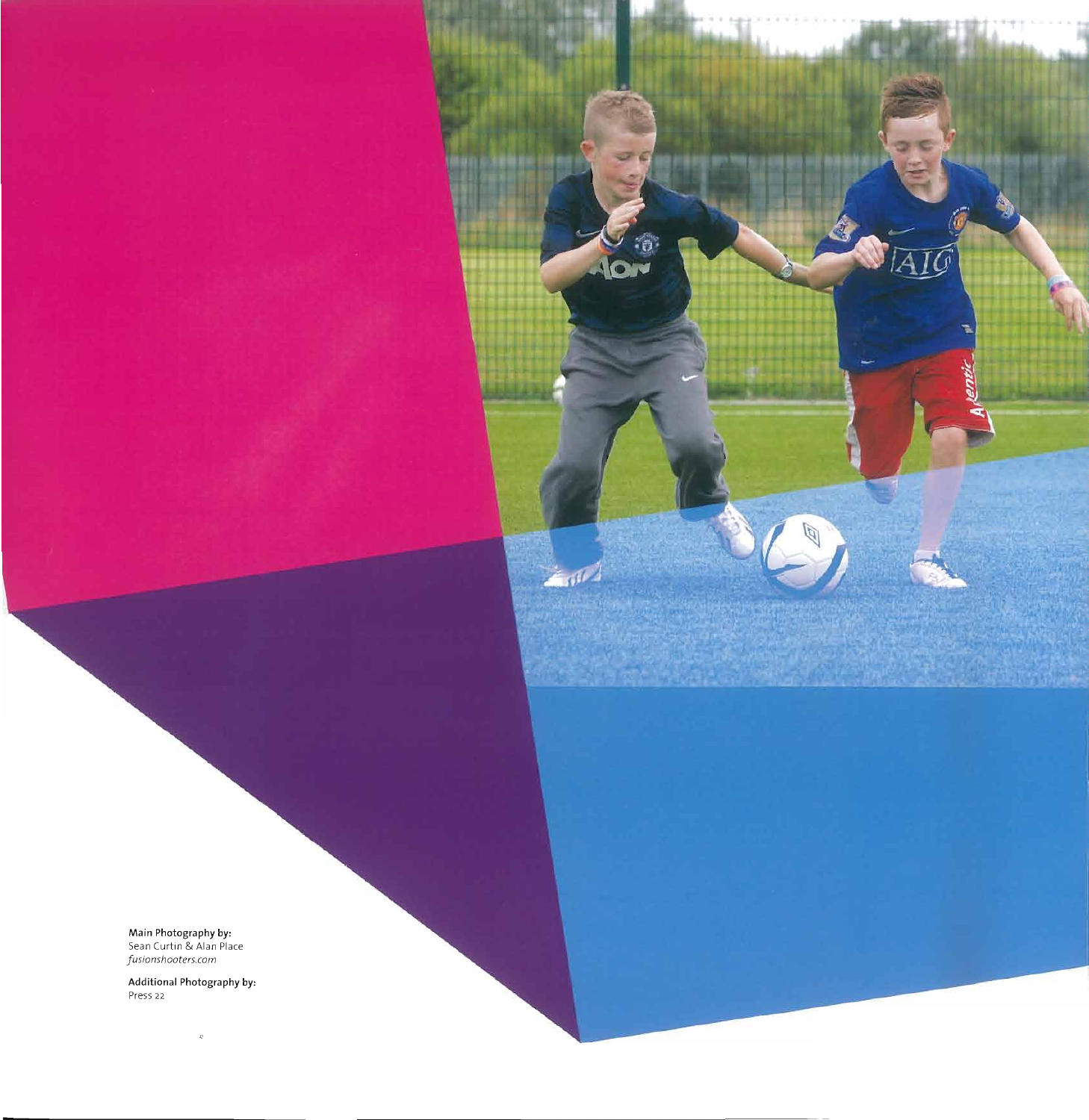#### **Report Presented by** Limerick City Council, Office of Regeneration In association with the Housing Agency **HRA Planning** Dr. Eileen Humphreys, University of Limerick W2 Consulting

| Status      | Draft                |
|-------------|----------------------|
| Issue No    |                      |
| Date Issued | September 2013       |
| Key Authors | SH, SN, MH, EH, MO'C |

# Contents

#### Volume 1: Introduction & Context

#### **Volume 2: Vision & Framework Strategy**

#### Volume 3: Implementation & Delivery

|--|--|--|--|--|--|

#### **Appendices**

 $\overline{\sigma}$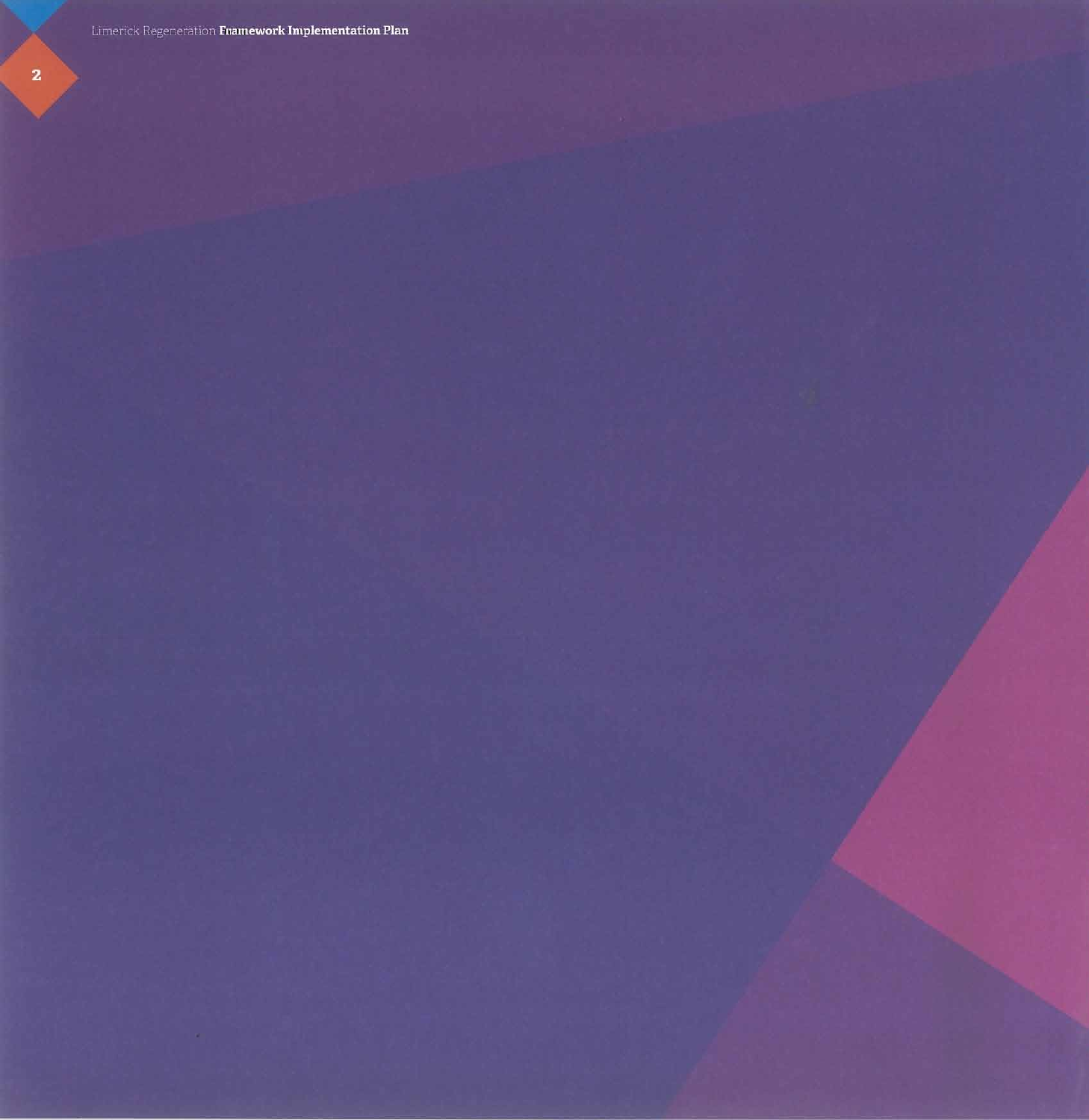## Volume 1 **Introduction & Context**

Forewords

**Executive Summary** 

- 1.0 Introduction
- 2.0 Policy Context
- 3.0 Baseline Conditions and Analysis
- 4.0 Physical Overview and Analysis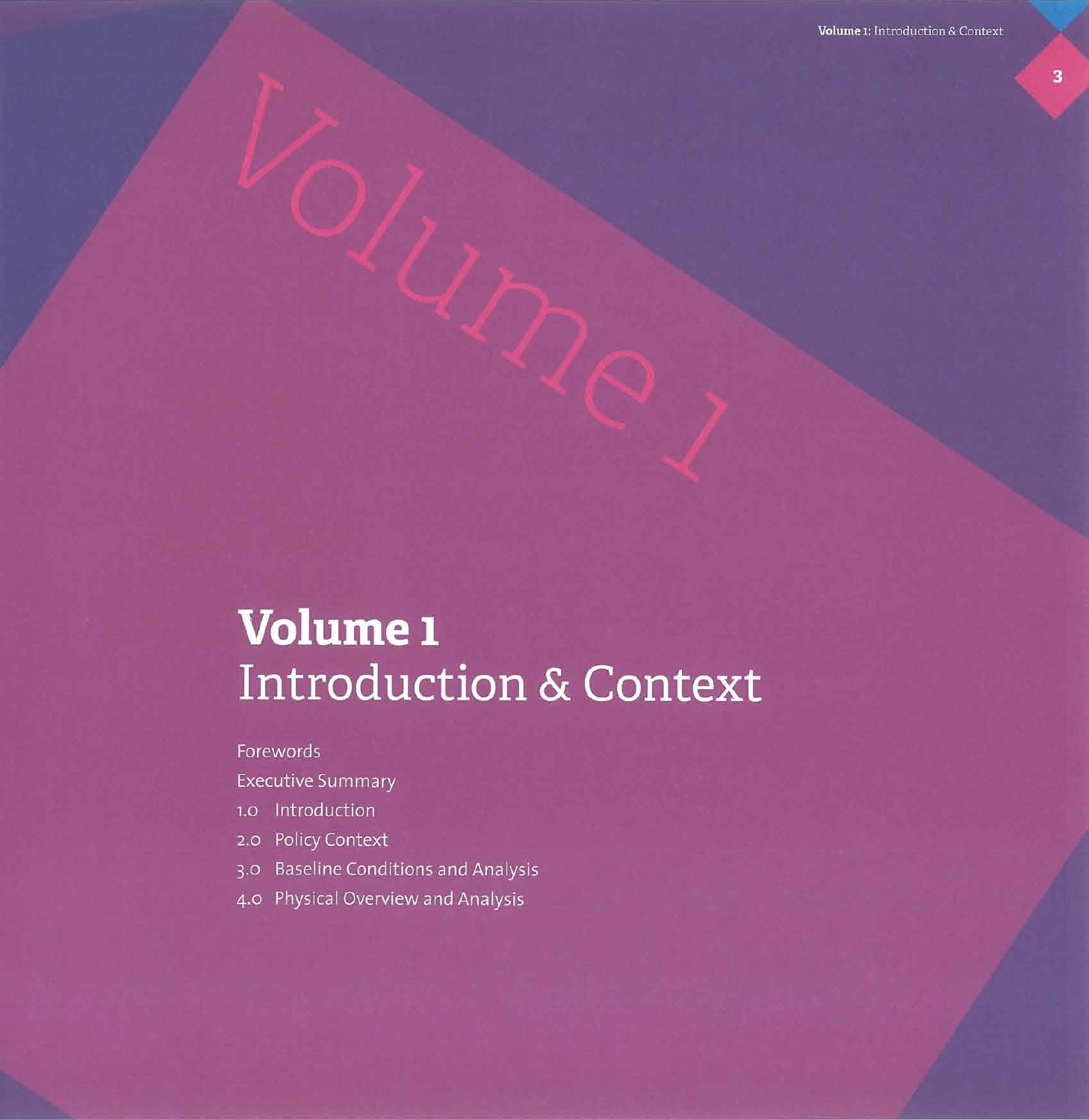## **Foreword by the Minister**

As a resident of the city, as a public representative for Limerick and in my capacity as Minister for Planning and Housing, I am particularly pleased to launch the Limerick Regeneration Framework Implementation Plan. A flourishing mid-west region needs a strong and vibrant Limerick City.

This plan is an integral part of the overall framework which is currently being advanced to deliver effective economic and spatial strategies for the city and the Limerick region. In June 2013 Limerick City & County Council launched its Economic & Spatial Plan which sets out a clear vision of how our city & its environs will develop in the years up to 2030. Delivering regeneration is a crucial part of the ambitious plan to transform our city and our communities.

Over the past five years, structures have been put in place to facilitate consultation with stakeholder groups on wide-ranging issues relating to the development and implementation of social and physical regeneration strategies. This Framework Implementation Plan is entirely focussed on building and delivering sustainable communities. Delivery is key and this framework implementation plan provides the tool-kit to get the job done.

The Office of Regeneration as an integregal part of the new Limerick City and County Council has now put in place a robust, workable and measurable implementation plan. It took a lot of time and resources to achieve this outcome. I am pleased with the level of engagement and co-operation between the Office of Regeneration and the communities in framing this plan. The Limerick Regeneration Agencies, led by Chairman John Fitzgerald over a five year period laid the very solid foundations which can now support and sustain regeneration in the communities and the city as a whole.

Regeneration is a live process and needs to be flexible and adaptable over the implementation phase. It will be monitored, measured and evaluated on an on-going basis. This plan will facilitate these actions at every level across all three strands of regeneration. I am conscious too that successful delivery will require a whole of Government approach with all public bodies, the private sector and community organisations working in close collaboration to deliver this programme. To facilitate this, I intend to re-constitute the Programme Delivery Group to ensure consistent and co-ordinated delivery by the relevant Government departments, public bodies and agencies. This holistic, multi-agency approach will ensure that regeneration is sustainable into the future and enable it to generate long-term social and economic benefit.

The main driver of delivery on the ground will be the Office of Regeneration, reporting directly to Limerick City and County Council. This revised structure has been in place for more than 12 months and has the experience and capacity to ensure focused delivery of individual regeneration projects through an efficient and accountable structure.

Notwithstanding the challenging fiscal climate, my Department has demonstrated a firm commitment to the regeneration ofthe four regeneration areas over the past five years. This has contributed to the stabilisation of these areas through a substantial acquisition and rehousing programme, a planned programme of demolitions, the purchase of strategic development sites, energy retrofitting to housing and environmental improvement works. In addition, grant funding is provided for a range of social and community infrastructure and social inclusion interventions which have been delivered by a broad collection of State and community organisations. The value placed on the national regeneration programme is explicitly recognised in the Programme for Government and it is the stated objective of my Department to ensure that this important programme is supported in future years. The Regeneration programme is a key driver for change across the city and, as demonstrated by a capital allocation of over €30 million to Limerick city in 2013, my Department's commitment to that process is not in doubt.

The substantial capital investment in regeneration will complement the measures announced by my colleague the Minister for Finance, Michael Noonan, under the Living City initiative, which are intended to provide a stimulus for the rejuvenation of the magnificent Georgian centre of Limerick.

We can look forward with confidence that regeneration will reinvigorate and revitalise communities that have witnessed considerable neglect and breakdown over decades. I am aware that to enable people to participate fully in the rebuilding of their communities they must be given a real opportunity to enter the jobs market.1 am particularly pleased to see that social employment clauses are central to delivering the regeneration programme. This innovation has the capacity to present much-needed employment opportunities to disadvantaged communities and will also ensure that regeneration will benefit from the experience and knowledge of skilled workers and young workers across the City.

The journey we are now on is transforming Limerick. With lessons of the past taken on board, we now have the opportunity to lead the way in regeneration at both a national and a European level. In the coming years our experience will prove invaluable as other cities look to redesign their social, economic and urban environment to the benefit of all their citizens. The decision to locate the National Social Innovation Hub in Limerick City will

Jan O'Sullivan TO Minister of State, Department of Environment. Community and Local Government with special responsibility for Housing and Planning



confirm Limerick's growing reputation as a leader in innovative social action.

Many people have contributed to this plan and I thank each of you for your generosity and commitment. It provides us with the tools to chart our progress. I am confident too that the Limerick City and County Council, my own Department and indeed the other Departments, public bodies and Agencies, are ready to face the challenges in delivering this plan as effectively and efficiently as possible and in a way that most benefits Limerick and its residents.

There are pivotal times in the life of a person or of a place when things will never be the same again. I believe this is happening now for Limerick and the plan we are launching today is a significant marker of that change. There is now a new energy and confidence in Limerick, something I haven't experienced before in my years in public life. This transformative spirit is rooted in our communities. They are the people who have maintained our sense of social solidarity, often against immense challenges. Now is the time when all stakeholders need to come together to deliver this implementation plan so that the people of Limerick, and their children, can build the future they deserve.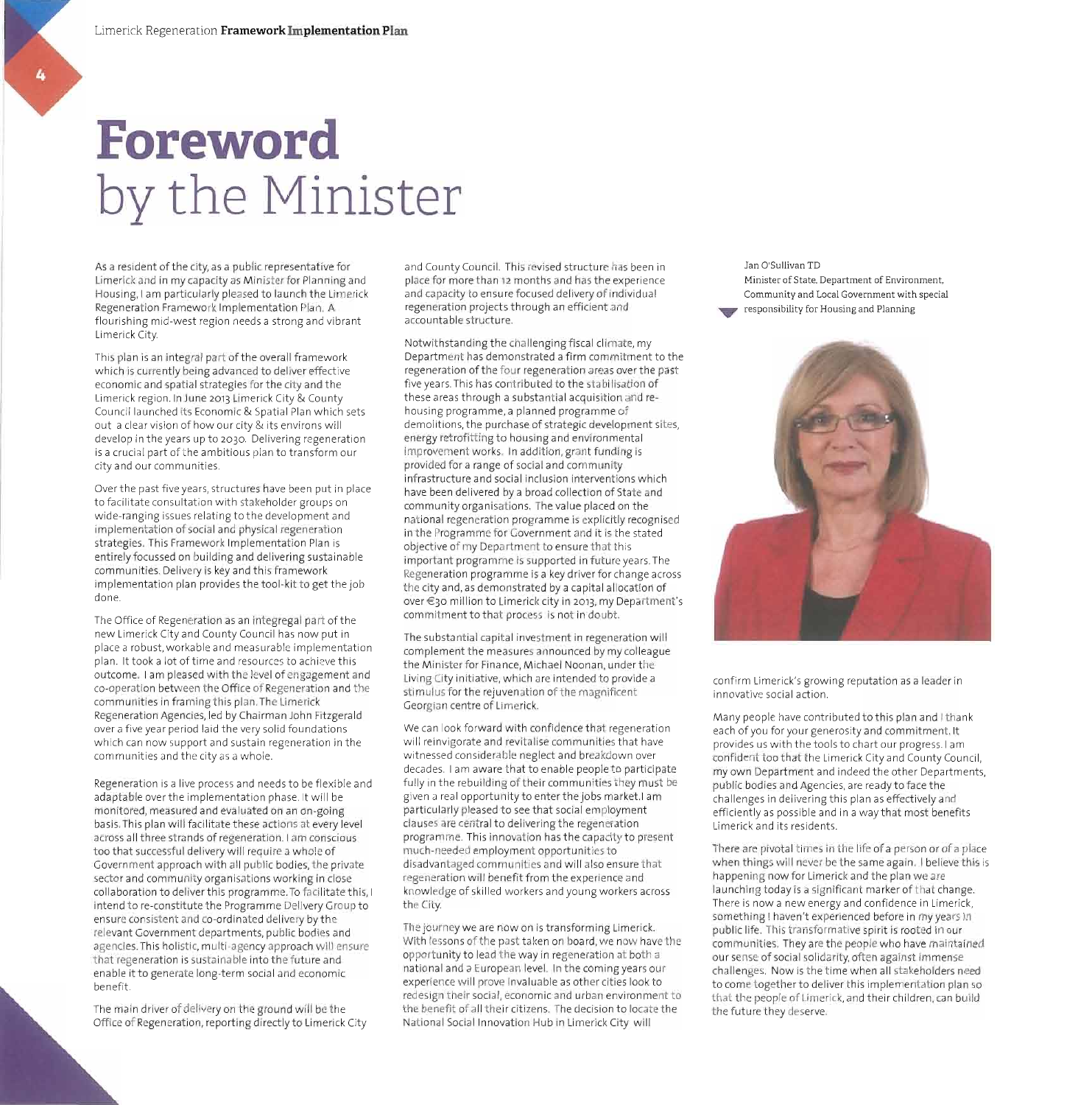## **Foreword by the City and County Manager**

The result of a considerable body of work by numerous stakeholders including - perhaps most importantlythose who live in the areas involved and know them best, the Limerick Regeneration Framework Implementation Plan sets out how the shared vision for stronger communities can and will be delivered.

Crucially, this plan has the ongoing commitment of Government with this underlined by an allocation of €28m in the current year. While the steps to be taken go well beyond physical works, this is one of the largest capital investment projects underway in the country at this time. This will generate significant positive spin-offs in terms of economic activity and construction employment.

Carefully aligned with Limerick 2030 - An Economic & Spatial Plan for Limerick, this is very much an actionoriented and evidence-based plan. It is deeply rooted in the specific communities concerned rather than being an 'off the shelf document that could as easily be applied to any other urban setting in Ireland or abroad.

Built around very valuable insights from Dr Eileen Humphreys of the Institute for the Study of Knowledge in Society at the University of Limerick, this is a Limerick plan for Limerick communities and it is Limerick that will win from its successful implementation.

In considering regeneration in Limerick, one is very conscious of building on some great work by John Fitzgerald, Brendan Kenny and the numerous people they worked with over the last seven years. Indeed, while it obviously reflected very different times economically, the Limerick Regeneration Masterplan published in 2008 laid down an important marker and brought an intense focus on addressing the issues that needed to be tackled most urgently.

In this regard, I also want to acknowledge the work done by An Garda Siochána from a policing perspective to help ensure that a small minority could not continue to sully the good name of communities where the vast majority of people are decent and law-abiding. It is important that this work continues to be properly resourced so that the progress made is in no way jeopardised.

In many respects, 2006-2013 could be regarded as the stabilisation period that was needed to stop the situation getting worse in Moyross, Southill, Ballinacurra Weston and St Mary's Park. Now, the challenge is to start things

getting better and to bridge the gaps that still exist between the built environment and the social and economic life of these areas and other parts of Limerick.

No single agency could possibly hope to deliver on the broad range of interventions that are needed in this context and - as might be expected in such a great sporting city and county - we are fortunate in Limerick to have team players willing to roll up their sleeves and work together with our partners at a national and EU level.

This also extends to community leaders in these neighbourhoods who show a great willingness to work with all of the stakeholders to move their areas forward. In many respects, these are the real 'experts' on what's needed locally and their inputs will continue to be vital as the plan is implemented.

This joined up approach and the fact that this plan has been framed in full awareness of the current and forecast economic conditions gives me great confidence that the range of measures - from the relatively minor to the more ambitious - included in this plan will be delivered. The weighty evidence that underpins the plan then indicates we will see results as communities that have lagged behind for too long will be empowered and become far more attractive places to live. Following public consultation on this draft, I look forward to seeing it finalised and fully incorporated into the City and County Development Plans.

Conn Murray, City & County Manager/CEO, Limerick Local Authorities



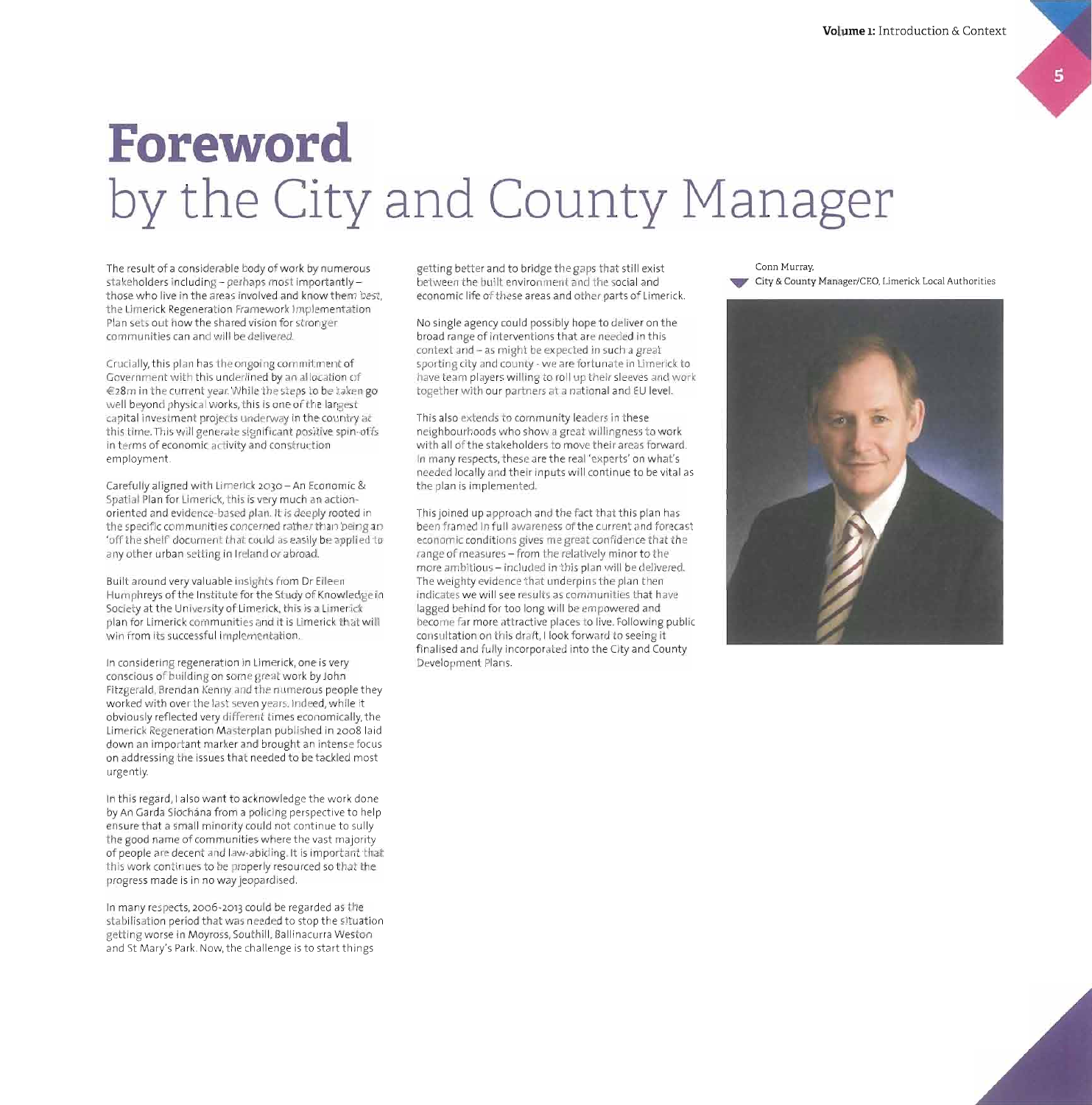## **Foreword by the Mayor and Cathaoirleach**

#### **Delivering for Limerick**

On behalf of Limerick Local Authorities and as elected representatives of the people of Limerick, we are pleased to introduce the Limerick Regeneration Framework Implementation Plan.

Built on a people-focused and community-based approach, this blueprint will deliver further positive change for those living in the regeneration areas but also benefit the city and county more widely. Indeed, one of the true tests of a plan like this is that it will leave a lasting legacy of benefits.

Delivering on the ambition in this plan will require a collaborative approach between agencies and the communities involved who have shown great energy and resilience through challenging times.

A long-term plan of this type will also require a shared understanding that what is being done is part of a wider vision with lasting and positive consequences which will have welcome spill-over effects for our gateway city and beyond. For success in delivering improved conditions and quality of life to particular areas will without question bring extended benefits, not just to Limerick itself, but to the wider Mid-West region.

It is particularly encouraging that this plan dovetails closely with other relevant policies and strategies at a Limerick, regional and national level. For instance, it will be implemented in parallel with 'Limerick 2030 - An Economic and Spatial Plan for Limerick' which sets out a wider vision for Limerick.

Evidence from across Europe and beyond underlines the importance of strong and vibrant cities to the regions they are located in. For the Mid-West, it is crucial that Limerick is able to reach its full potential as a social and economic powerhouse for the region. In short, the region will not succeed without Limerick thriving and this plan is part of ensuring that.

In introducing and commending this plan, we pay tribute to the hard work and commitment of all those who have contributed to it and - perhaps more importantly - who will now work to implement it.

As well as the people of Limerick who have increasingly found their voices and engaged with the process of delivering the change they want to see, excellent work continues to be done by the Office of Regeneration at City Hall, the housing departments at Limerick Local Authorities, An Garda Siochána; Probation Service; Health Service Executive (HSE), Limerick and Clare Education and Training Board, Paul Partnership Limerick, the Department

Cllr Kathleen Leddin, Mayor of Limerick



John Sheahan Cathaoirleach, Limerick County Council



of the Environment, Community & Local Government and other Government departments, Limerick's higher education institutions and the community and voluntary sector.

The ongoing investment of time and resources from the public, private, community and voluntary sectors will over time - help build on what has been achieved in recent years. The strides that have been made in Limerick over the last 5 to 10 years should give us greater confidence as we look to take the next steps.

This plan provides an achievable route to delivering what - put simply - will be better and safer places to live and work. Healthy communities aren't created by improved housing or smarter design alone. It is the people that bring those homes and streets to life and Limerick is very fortunate in this regard. It is this combination of careful planning and ambition with great individuals and families taking pride in their place that provides every reason to be confident that this plan will deliver for Limerick.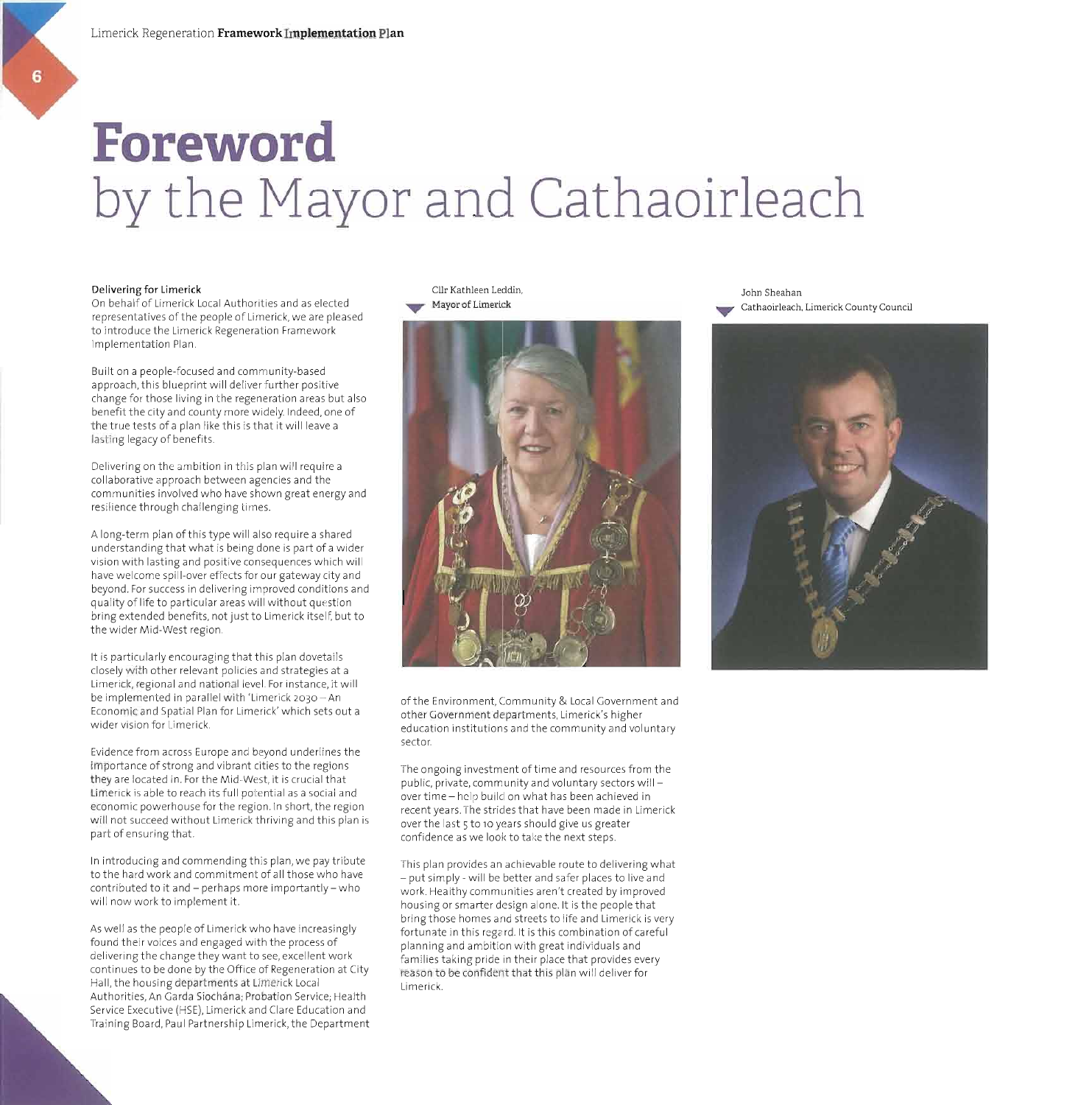$\overline{\textbf{7}}$